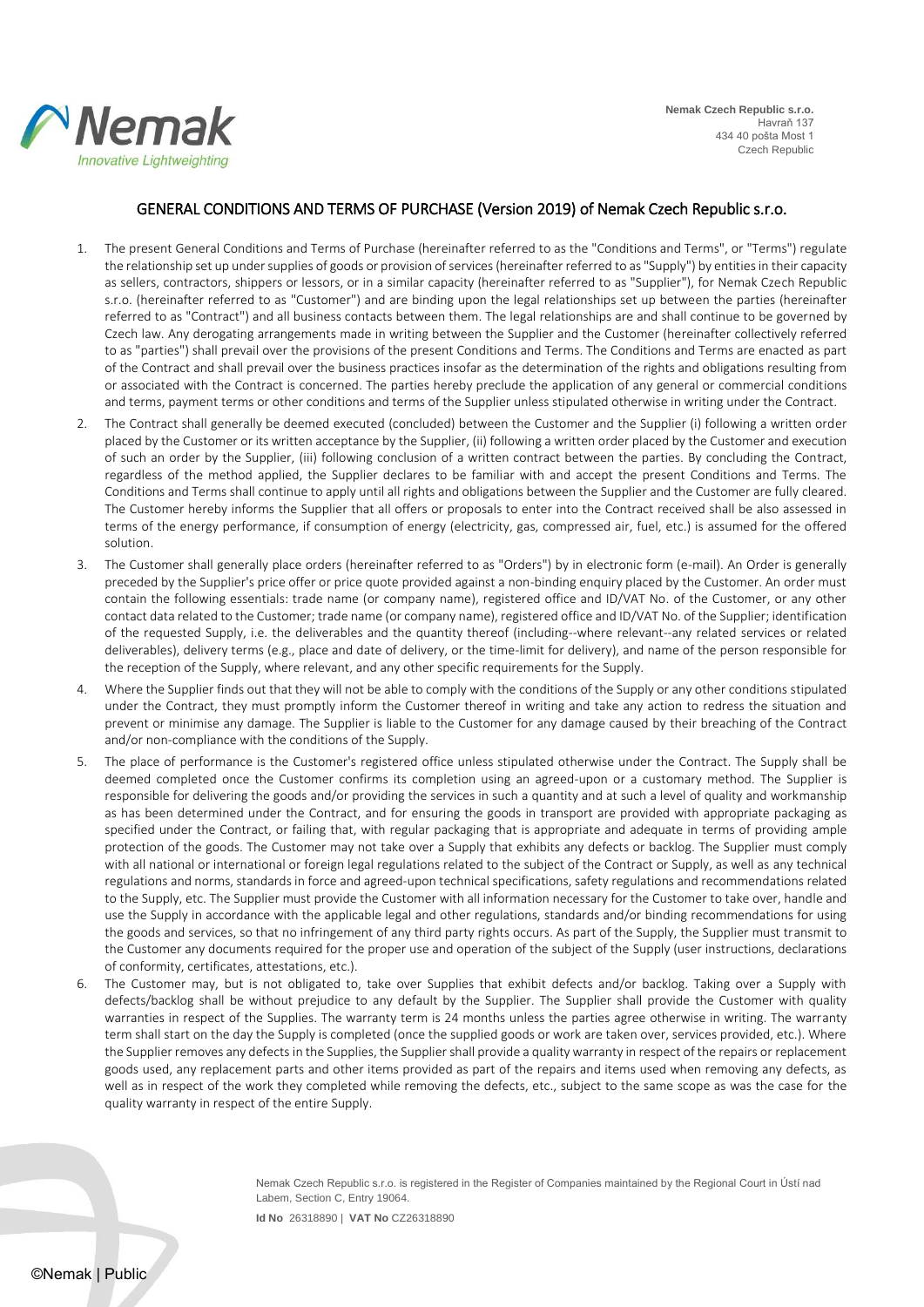

- 7. Upon Customer's request, the Supplier shall allow the Customer to check /to inspect the conditions of the Supply preparation and execution, i.e. the production of the requested goods, work status and progress, etc. If this obligation is breached, the Customer may claim a contractual penalty of CZK 5,000 per occurrence. If regular or repeated Supplies are envisaged, the Supplier must, at the Customer's request and to the extent appropriate and at their own expense, provide a trial supply to the Customer sufficiently in advance.
- 8. Unless otherwise expressly agreed in the Contract that the Supply shall be carried out in paid returnable packaging, it is understood that the packaging is not returnable, and that the Customer does not have to pay any other fees than as agreed in the Contract. If agreed in the Contract that the Supply is to be carried out in returnable packaging, the Supplier shall indicate in the delivery note and invoice that the returnable packaging is included in the Supply, and that the price of the returnable packaging is invoiced to the Customer. The Supplier must promptly buy such returnable packaging back from the Customer, at the latter's request furnished within 3 months of the handover of the Supply concerned, at a price identical to that previously invoiced to the Customer, or - where relevant - reduced by the value of any wear-and-tear, unless such wear-and-tear has been provided for in the written Contract. The Supplier must advise the Customer of each specific Supply and of the delivery in advance (by providing an advance note). The Supplier must duly identify each Supply with the exact name and full address of the Customer, Contract Reference (Order Reference, for in respect of which the Contract has been concluded) on the outer side of the packaging. In all documents and correspondence (waybills, advice notes, dispatch notes, delivery notes, etc.), the Supplier must always give the full name (trade name) and full address of the Customer, their ID No. and Contract/Order Reference, based on which the Contract has been concluded. If the Supplier pools clusters goods that are to be supplied under several separate Contracts with the Customer within a single consignment, they must give a separate prior notice for each Supply, but charge them all via a single aggregate invoice unless agreed otherwise. The Supplier must deliver to the Customer all documents required for the proper take-over of the goods supplied (delivery note, packing note, bill of lading, etc.) at the latest along with the Supply of the Goods. If the Customer uses any of the INCOTERMS terms in the Order without any further specification, i.e. if any of the common abbreviations is used, for example EXW, FCA, etc., even if this information is not expressly specified, it applies that this is a clause of the INCOTERMS 2010 interpretation rules, drafted by the International Chamber of Commerce in Paris. Unless stipulated otherwise under the Contract, each Supply shall be deemed subject to DAP registered office of the Customer.
- 9. The Supplies shall be subject to the prices indicated in the Contract, or those figuring in the Supplier's standard pricelists, as in force on the day of delivery of the Customer's Order to the Supplier. If neither of them are available, the usual prices at the given place and time apply. Unless expressly stipulated otherwise, each price includes all costs incurred by the Supplier in association with the Supply (i.e., transport expenses, taxes and fees, packaging fees, etc.).
- 10. The price of the Supply is payable upon delivery, against an invoice to be issued by the Supplier. After a documented take-over of the Supply, the Supplier may issue an invoice to charge the price of the Supply; each invoice must contain the essentials of a proper accounting and tax document as specified under the relevant legal regulations of the Czech Republic. The payment term is 60 days from invoice delivery, unless otherwise agreed in the Contract. The Supplier must attach to each invoice a copy of the takeover certificate related to the Supply, undersigned by the Customer, and indicate in the invoice the Contract/Order Reference, based on which the Contract has been concluded and which relates to the invoiced price of the Supply, as well as the relevant bank details, i.e. name and address of the bank including the country, Swift (BIC) code and IBAN for payments in foreign currencies; otherwise the invoice shall not be deemed compliant; where specified by the Customer, this obligation may be deemed complied with if only some of the above data are provided. An incorrect or incomplete invoice may be returned by the Supplier for a revision/addition. If an invoice is returned for a legitimate reason, the Customer is not obligated to make the invoiced payment; the Customer is not and will not be deemed in default and the new payment term shall start upon delivery of a revised/added-to invoice to the Customer. If the Customer occurs in default of payment of any invoice, the Supplier may request interest on late payment as provided for by the law. The Supplier shall send invoices by electronic mail to the following address: [invoiceonly.czr@nemak.com.](mailto:invoiceonly.czr@nemak.com) Should an invoice be sent to a different address, it shall not be regarded as properly delivered.
- 11. Under no circumstances may the Supplier retain, or establish a lien or any other securing right (whether in favour of themselves, or of any third party) to, the Supply (the goods comprising the Supply) or any other items pertaining to the Customer, which the Supplier keeps for any reason whatsoever, or items that have been entrusted to the Supplier by the Customer, or items which the Customer has authorised the Supplier to use, or items the Supplier may handle in any other way for any reason whatsoever, due to the existence of any receivables from the Customer. Any mutual receivables the parties may have between them shall be settled by a bank transfer; the validity of and the possibility to set off any mutual receivables as a form of payment shall be conditional upon the Customer's written consent in any specific case. Any receivables from the Customer must not be assigned or pledged unless a prior written consent is obtained from the Customer.
- 12. Any information regarding the Customer's organizational, business, personnel and production matters, obtained by the Supplier during the performance of and in relation to the Supply, shall be treated as confidential by the Customer and as Customer's business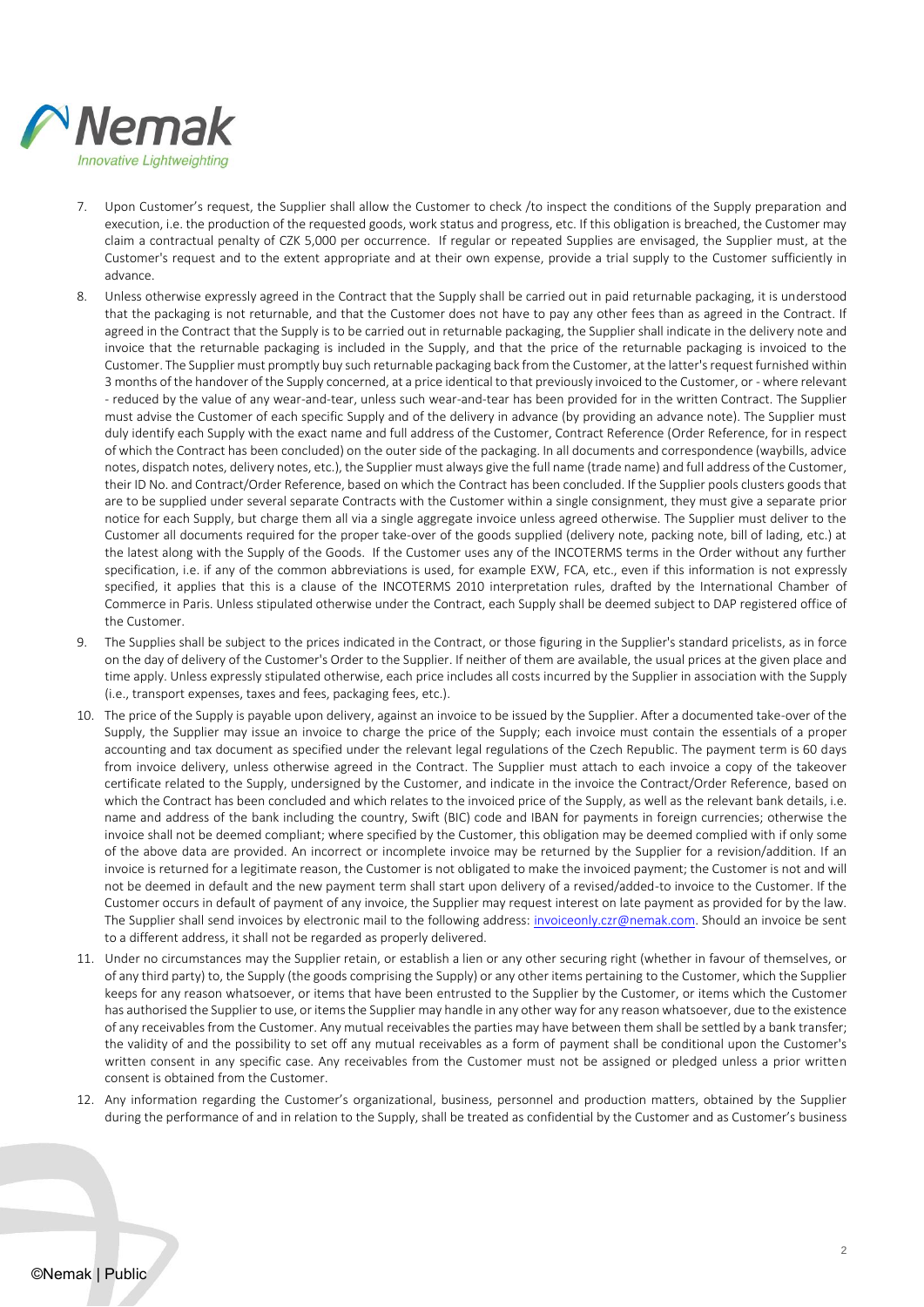

secret according to the Civil Code, and therefore the Supplier who was given the confidential information must not disclose it to a third party, nor use it, contrary to their purpose, for themselves or for a third party. Unless stipulated otherwise in writing by the Customer, the Supplier may only use such confidential information with a view to properly executing the Contract and the Supplier's obligations inherent therein in a timely fashion. The Customer may request that the Supplier subject their employees and subcontractors to the same confidentiality obligation in respect of the confidential information they come across and that the Supplier provide documentary proof to that effect. The Supplier understands that personal data of employees, workers, members of bodies and other natural persons who participated, participate and will participate in the preparation, conclusion and/or performance of the Contract, etc., or other persons (hereinafter referred to as the "Persons Concerned") may be provided by the Customer in relation to this Contract and/or performance hereof, for example for the purpose of providing contact details for the communication with a Party, identification of party's responsible persons and/or representatives in contractual, business, technical or other matters, persons authorized to ensure the performance of the Contract and/or individual activities in relation to this Contract and/or performance hereof, etc. The Supplier undertakes to process the personal data provided/disclosed in relation to the Contract in accordance with the applicable Personal Data Protection (Processing) Act and other regulations regulating the protection and processing of personal data (for example GDPR – the General Data Protection Regulation, the applicable Personal Data Processing Act, etc.). The Supplier is not entitled to use the personal data provided for any other purpose than as detailed in the Contract and for the performance hereof. The Supplier undertakes to take any technical and organisational measures to ensure the protection of personal data, and to prevent any unauthorised or accidental access to personal data, or modification, destruction or loss thereof, or any unauthorised transmission, processing or any other misuse.

- 13. In case of any doubts regarding the content of the Contract or specific parts thereof, which may not be removed otherwise, such legal action will be interpreted with an account taken of the purpose of the Contract and of the business practices normally applied by the Customer, unless the present Conditions and Terms imply otherwise. The parties undertake to do their best to settle any disputes or discrepancies amicably in the first place. Unless an amicable agreement is reached, the dispute shall be referred to arbitration. The parties agree that any disputes that may arise out of the Contract and/or the present Conditions and Terms, or in association with them, shall be definitely resolved by a senate consisting of three members under arbitration held at the Arbitration Court attached to the Economic Chamber of the Czech Republic and the Agricultural Chamber of the Czech Republic, with its seat in Prague, in accordance with the Arbitration Code and Rules of Procedure of this Court. The parties undertake to comply with all obligations imposed upon them under the arbitration award within the time limits set therein. The agreement on the arbitration clause contained in the present paragraph shall be without prejudice to the right of either party to enforce their own claims from the other party under proceedings held before general courts. Whether any specific claim will be enforced under arbitration or under proceedings held before general courts shall be decided by the party enforcing the claim and initiating the proceedings with their submission.
- 14. The Supplier as the provider of taxable performance undertakes to notify the Customer as the recipient of the taxable performance about the occurrence of all circumstances that could lead to Client's liability for unpaid tax under Section 109 of Act No. 235/2004 Coll., on value added tax, as amended (hereinafter referred to as the "VAT Act"). The Supplier shall compensate the Customer for any damages incurred as a consequence of failure to fulfil this obligation. This particularly concerns VAT which the Customer paid as a person liable for the tax instead of the Supplier upon request from the Tax Administrator, including any ancillary rights and any other provably related costs. If, under Section 109 (3) of the VAT Act, the fact that the Supplier is an unreliable taxpayer is published by the Supplier in a manner enabling remote access, the Customer is entitled to terminate this Contract with effect from the date of delivery of the notice of termination to the Supplier, unless a longer period is set in the notice. The bank transfer of the price under this Contract shall be carried out by the Customer only into a bank account managed by the provider of payment services in the Czech Republic, provided that this is the Supplier's bank account published by the Tax Administrator in a manner enabling remote access under Section 98 of the VAT Act. If a) the Supplier notifies the Customer of a bank account for payment of the price which shall be an account managed by a provider of payment services abroad, or another account than the Customer's account published by the tax administrator in a manner that allows remote access, or b) the fact that the Supplier is an unreliable payer is published in a manner that allows remote access according to Section 109 (3) of the VAT Act, the Customer is entitled to pay the price only in the amount that equals to the tax base to the Supplier and the balance, equal to the applicable VAT, shall be paid to the relevant tax administrator, using the procedure according to Section 109a of the VAT Act. If the Customer pays VAT to the tax administrator instead of the Contractor pursuant to Section 109a of the VAT Act, the payment shall be considered due payment of a part of the agreed price under the Contract.
- 15. The Customer hereby notifies the Supplier of the fact that they have a vested interest in ensuring the required deadlines, time limits and times for the proper delivery of the Supply are complied with and that any delay or improper performance by the Supplier may lead to damage to Customer's property in association with and as a result of sanctions imposed upon the Customer by their business